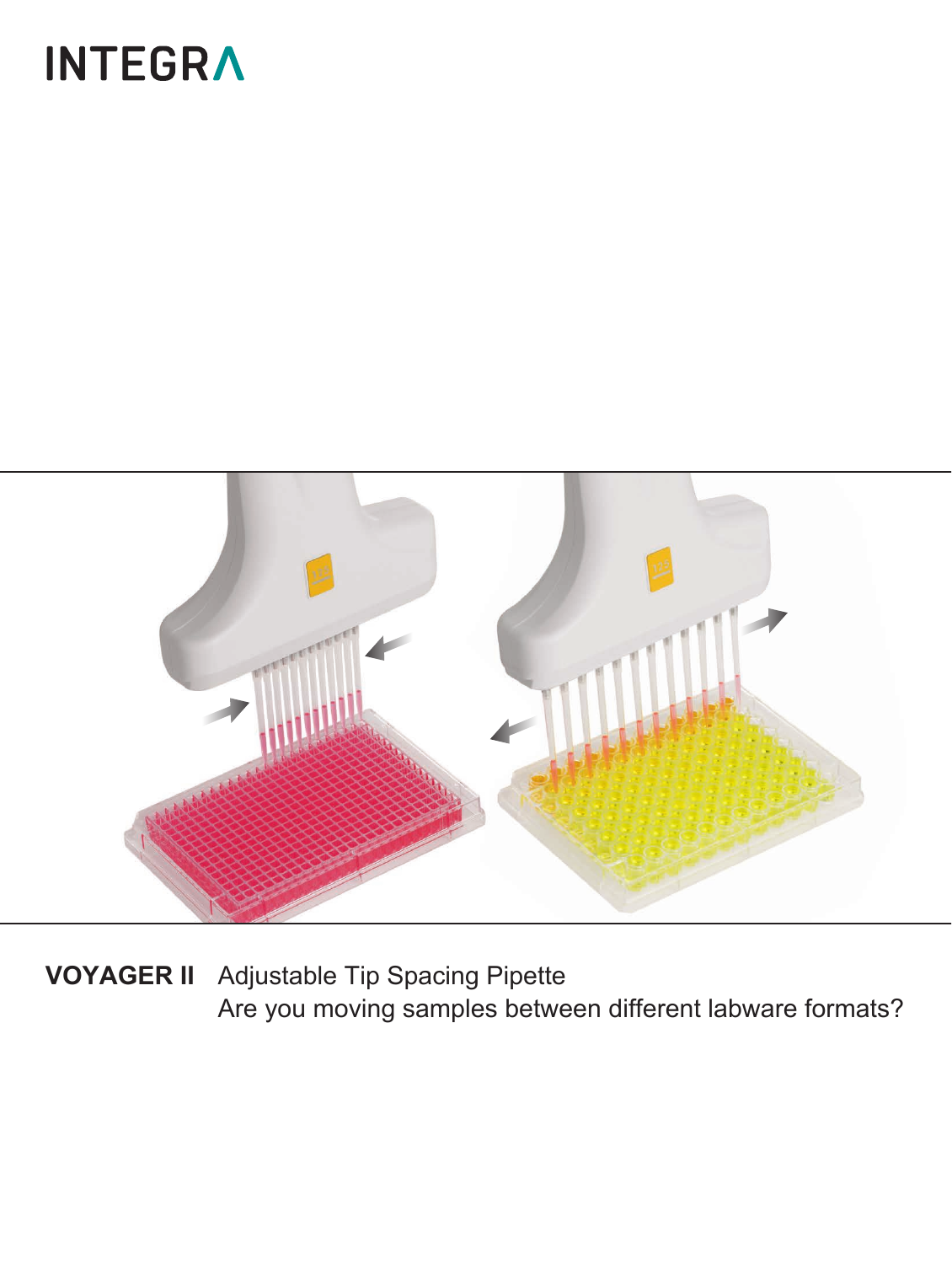## **VOYAGER II**  Adjustable tip spacing pipettes

Moving multiple samples from one labware to another as individual transfers is both a tedious and an error prone task.

VOYAGER II pipettes feature motorized tip spacing, enabling parallel transfer of multiple samples between labware of different sizes and formats. The tip spacing can be changed by the simple push of a button, no manual adjustments or two handed operations are needed. This not only boosts your pipetting productivity, but also reduces the risk of developing repetitive strain injuries (RSI).

The VOYAGER II adjustable tip spacing pipettes are available in 4, 6, 8 and 12 channel versions and expand anywhere from 4.5 mm to 33 mm. This provides access to a wide range of labware formats such as microplates, tube racks or gel chambers. The VOYAGER II pipette is the ideal companion for a wide variety of Genomic, Proteomic and Cell Culture applications!



### **Applications**

**VOYAGER II Pipette tip spacing and examples of compatible labware**

|              |                                              |                                | 384 well plate      | 96 wells          | 48 wells                      | 24 wells                         | 12 wells                                                 |
|--------------|----------------------------------------------|--------------------------------|---------------------|-------------------|-------------------------------|----------------------------------|----------------------------------------------------------|
| <b>Model</b> | Volume                                       | <b>Spacing</b><br>(min to max) | 4.5 mm well to well | 9 mm well to well |                               |                                  | 14 mm well to well 19 mm well to well 26 mm well to well |
| 4 channel    | 300 µl, 1250 µl                              | $9 - 33$ mm                    |                     | $\checkmark$      | $\checkmark$                  | ✓                                | $\checkmark$                                             |
| 6 channel    | 300 µl, 1250 µl                              | $9 - 19.8$ mm                  |                     |                   |                               |                                  |                                                          |
| 8 channel    | 300 µl, 1250 µl                              | $9 - 14$ mm                    |                     | $\sqrt{}$         | $\checkmark$                  |                                  |                                                          |
| 8 channel    | 12.5 µl, 50 µl, 125 µl                       | $4.5 - 14$ mm                  |                     | $\checkmark$      |                               |                                  |                                                          |
|              | 12 channel 12.5 µl, 50 µl, 125 µl 4.5 - 9 mm |                                | $\checkmark$        | $\checkmark$      |                               |                                  |                                                          |
|              |                                              |                                |                     | Agarose gels      | Microcentrifuge<br>tube racks | Test tube racks<br>Culture tubes | Large<br>sample tubes<br>and racks                       |

**Typical** applications:







Gel loading **Plate reformatting** Access to tube racks Cell plating

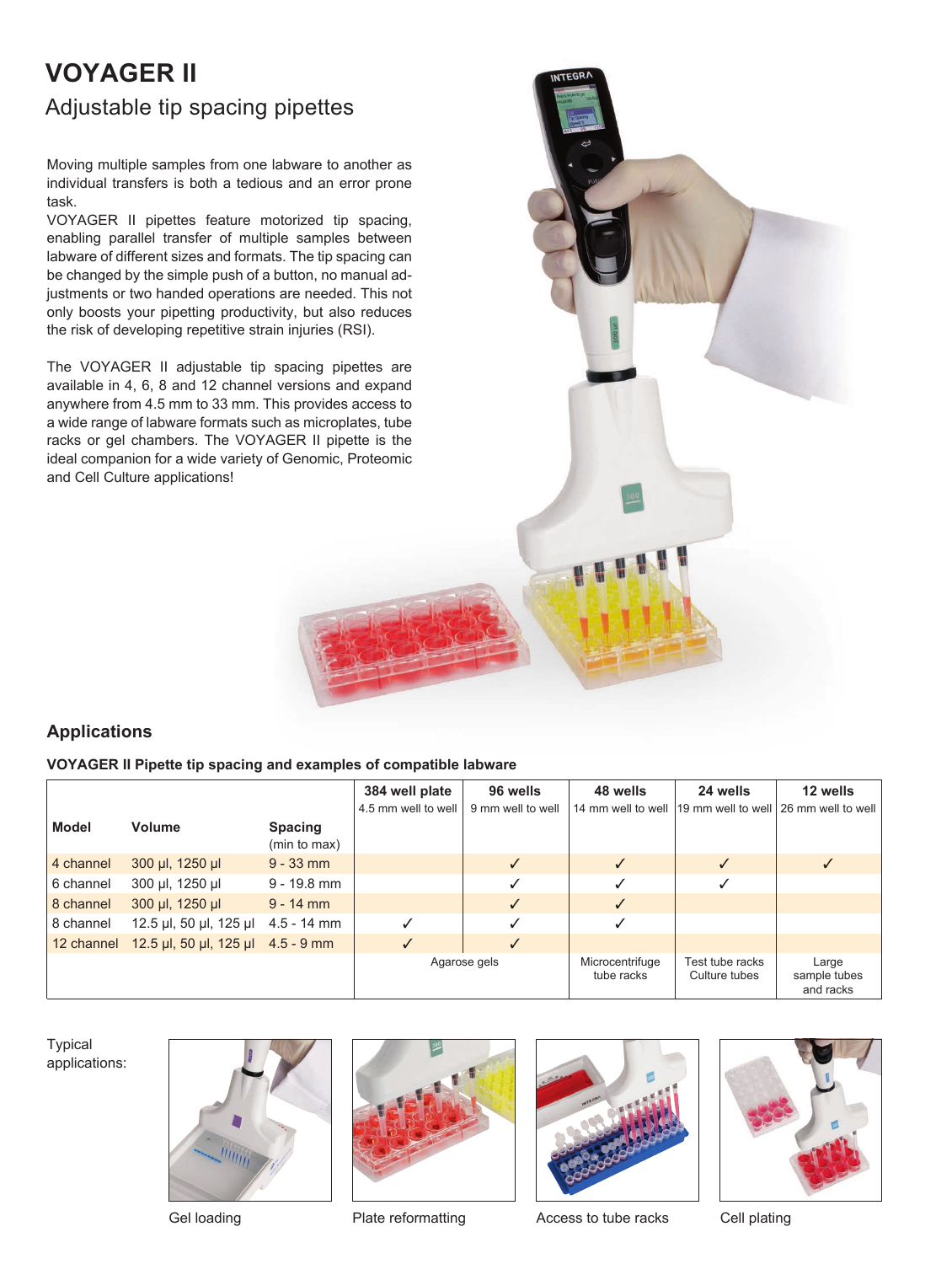#### **Save hours of pipetting**

Instead of going back and forth with a single channel pipette between different labware, the VOYAGER II allows you to transfer multiple samples at once. This increases pipetting productivity significantly, while also reducing pipetting errors, as the number of transfers is minimized.

Transferring samples from 1.5 ml microcentrifuge tubes to a 96 well plate using a VOYAGER II multichannel pipette is **8 times faster** compared to a single channel pipette.



*The rim of the GripTips snaps over the lobes, attaching firmly. As a result, GripTips will never accidently fall off, even after several touch-offs.*

*A shoulder provides a positive stop to prevent over-tightening of the tip. The pipette tip cannot be advanced beyond the positive stop ensuring all tips are at the same height, thus increasing the precision when touching off. That means, the tip is either on or off, but nothing in between. Hammering the pipette into the tips to make sure they attach correctly is no longer required.*

#### **Intuitive user interface**

Same as all INTEGRA electronic pipettes, VOYAGER II pipettes feature a color screen and proven touch wheel user interface for quick and comprehensive menu navigation. Simply by moving a finger over the touch wheel, menus and settings can be accessed.

A choice of ten predefined pipetting modes provides users with convenient solutions for the most common liquid handling tasks. Standard pipetting routines, such as repeat dispensing, can be executed with minimal set up time. For more elaborate pipetting routines, up to 40 personalized custom programs can be created and saved.



#### **GripTips snap on**

Do your pipette tips ever loosen, leak or fall off? This is a common issue in laboratories, caused by the use of universal pipette tips. Such tips require "hammering on" which stretches the shape of the pipette tip. The tip will start moving back to its original shape and away from the tip cone. This can cause leaking, misaligned tips and even pipette tips that completely fall off the pipette!

This will never happen with any VOYAGER II electronic pipette / GripTip combination. Featuring a low attachment and ejection force, GripTips effortlessly snap onto the tip fittings. This means GripTips are always firmly attached and perfectly aligned, regardless of how many side well touch offs are performed. You no longer have to hammer your pipette tips on or worry about pipette tips falling off!